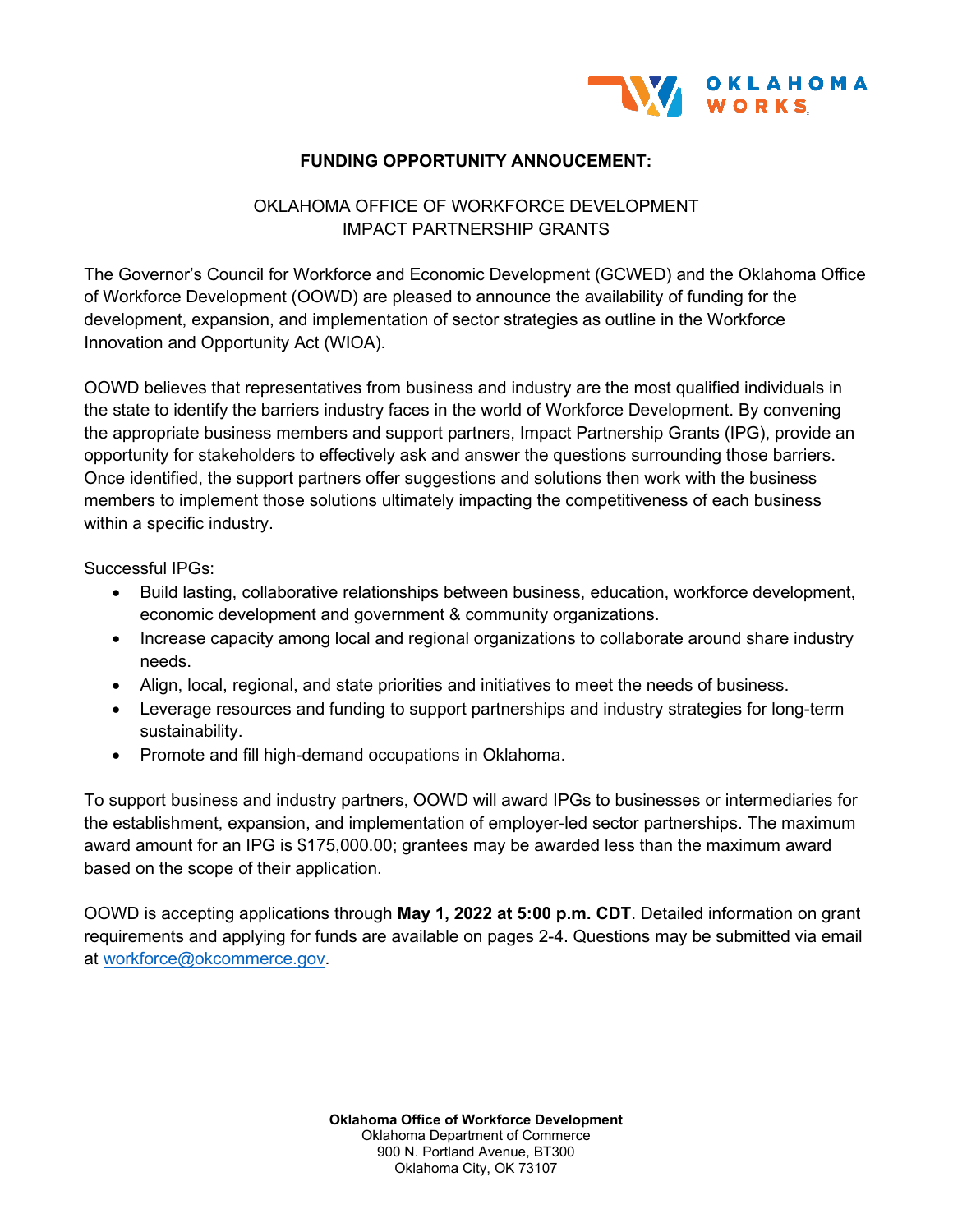## **2022 IPG Information:**

Maximum Award Amount: \$175,000.00 Period of Performance: July 1, 2022 – December 31, 2023 Application Deadline: May 1, 2022 Application Location: [impactpartnershipsok.com](http://www.impactpartnershipsok.com/) 

#### **Who can apply for an IPG?**

Eligible applicants include:

- An individual business representing multiple businesses within the same industry or sector
- Intermediary organizations, as defined below
- Local Workforce Development Boards
- Other employers representing multiple employers within the same industry or sector

## **What is an intermediary organization?**

Intermediary organizations include: industry associations, economic development organizations, chambers of commerce, industry working groups or task forces, collections of governments, or other similar organizations/entities formally representing the interests of employers or closely related stakeholders in the industry sector or cluster.

## **What is the purpose of the funding?**

In general, IPG funding should be used to:

- Convene employers, educators, economic development, workforce development, government and community organizations, and other stakeholders to identify workforce gaps, barriers to employment and/or hiring, and other talent pipeline or industry needs.
- Conduct assessment(s) of employers' workforce needs and requirements to develop a strategic plan for implementing strategies that meet demonstrated industry demand for skilled workers.
- Conduct industry research to determine strategies to be implemented as a part of the IPG.
- Carry out strategies identified through the work completed as a part of the IPG.

Allowable IPG Activities Include:

- Planning activities including research identifying skill gaps in the sector, the factors contributing to the gaps, and the creation of a plan to close the gaps.
- Implementation activities including skills training, establishing a K-12 to postsecondary pipeline, establishing career pathways for adults, identifying skill standards and industry-based certifications, developing curriculum, and other activities that assist in preparing or supplying employers within a sector the workforce they need.
- Planning and Implementation activities may include the following expenditures:
	- o The cost of meeting and/or training space,
	- $\circ$  The cost of supplies used directly for the IPG,
	- $\circ$  Travel expenses directly associated with the IPG,
	- o The cost of facilitation for partner convenings,
	- o Time and effort directly associated with the IPG, and
	- o The cost of consultant services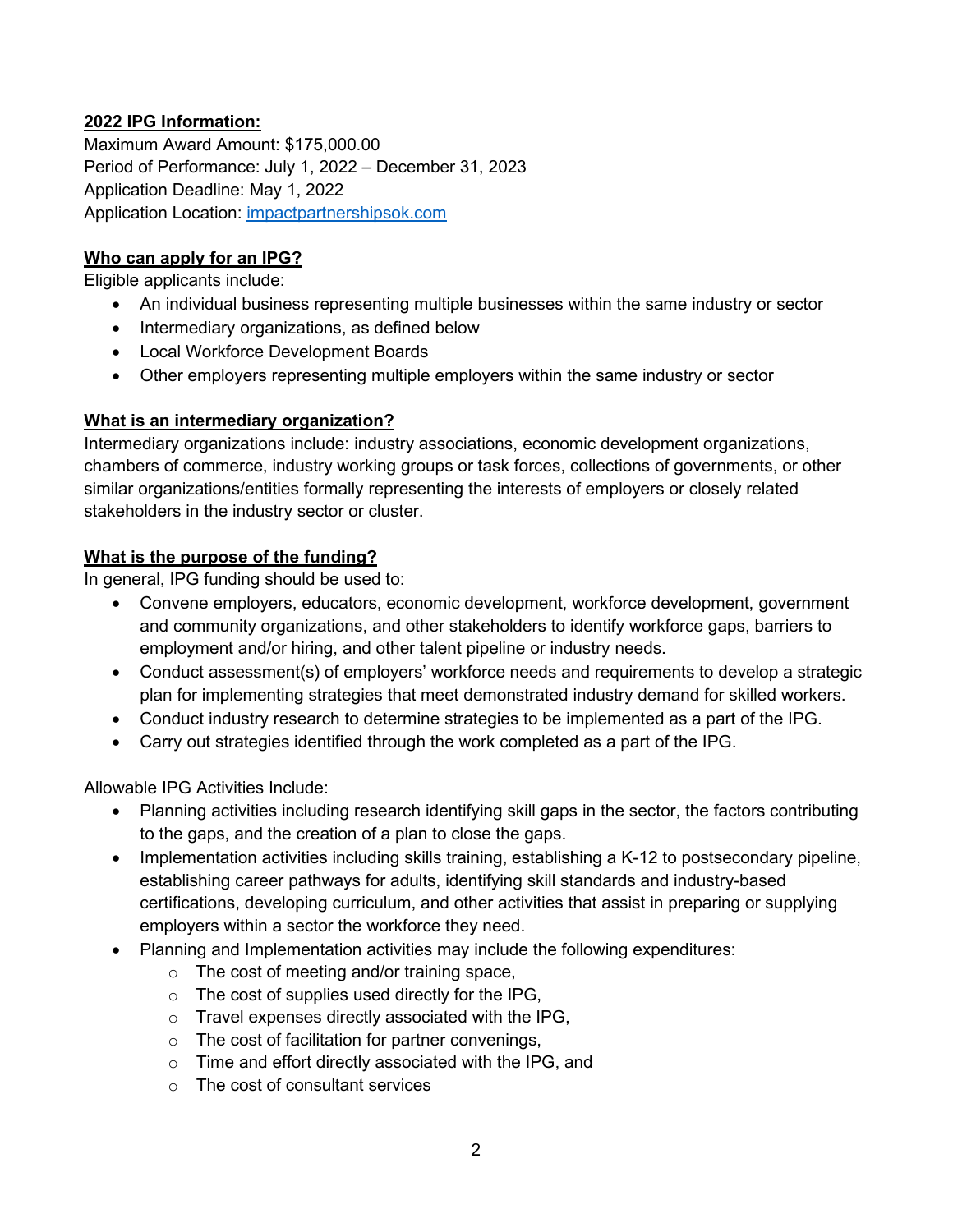Unallowable IPG Activities Include:

- General Operating expenses for the entity awarded the IPG,
- Time and effort for employees who are not directly supporting the work of the IPG

## **What are the IPG grant requirements?**

Grant recipients must complete the following as part of the award:

- After receipt of an award, recipients must submit a final project plan.
- Submit a six (6) month narrative report describing the progress made toward the identified goals, including any successes and challenges.
- Submit a twelve (12) month narrative report describing the progress made toward the identified goals, including any successes and challenges.
- Submit a final narrative report describing outcomes, what was learned, and any future plans for the partnership(s).
- Submit monthly expenditure reports in the state's grants management system (additional information will be provided to grant recipients).
- Routinely communicate and coordinate with OOWD, as necessary.
- Collect and report any required outcomes data required for evaluation purposes.

## **What information is needed to apply?**

Applicants must submit a project plan that includes the following information:

- 1. Contact information for the entity including:
	- a. Name, address and phone number of the Applicant entity
	- b. Name, title, email address, and phone number of the designated contact for the Applicant entity
- 2. Amount of funding requested (not to exceed \$175,000)
- 3. List of the business members and support partners who are part of the partnership
- 4. An Agreement between the business members, support partners and the Local Workforce Development Board or Boards in the region.
- 5. Project Summary
- 6. Project Objectives
- 7. Project Timeline
- 8. Project Budget, including a brief narrative
- 9. W-9 for the applicant entity

# **How does an applicant apply?**

Applicants must complete the form found at [impactpartnershipsok.com/grantapplications](http://www.impactpartnershipsok.com/grantapplication) and email it via the link on our website.

# **How does an applicant get more information or ask questions?**

Applicants may review the Q&A section of our website at [impactpartnershipsok.com/faq.](http://www.impactpartnershipsok.com/faq) Questions may also be submitted via email to [workforce@okcommerce.gov.](mailto:workforce@okcommerce.gov)